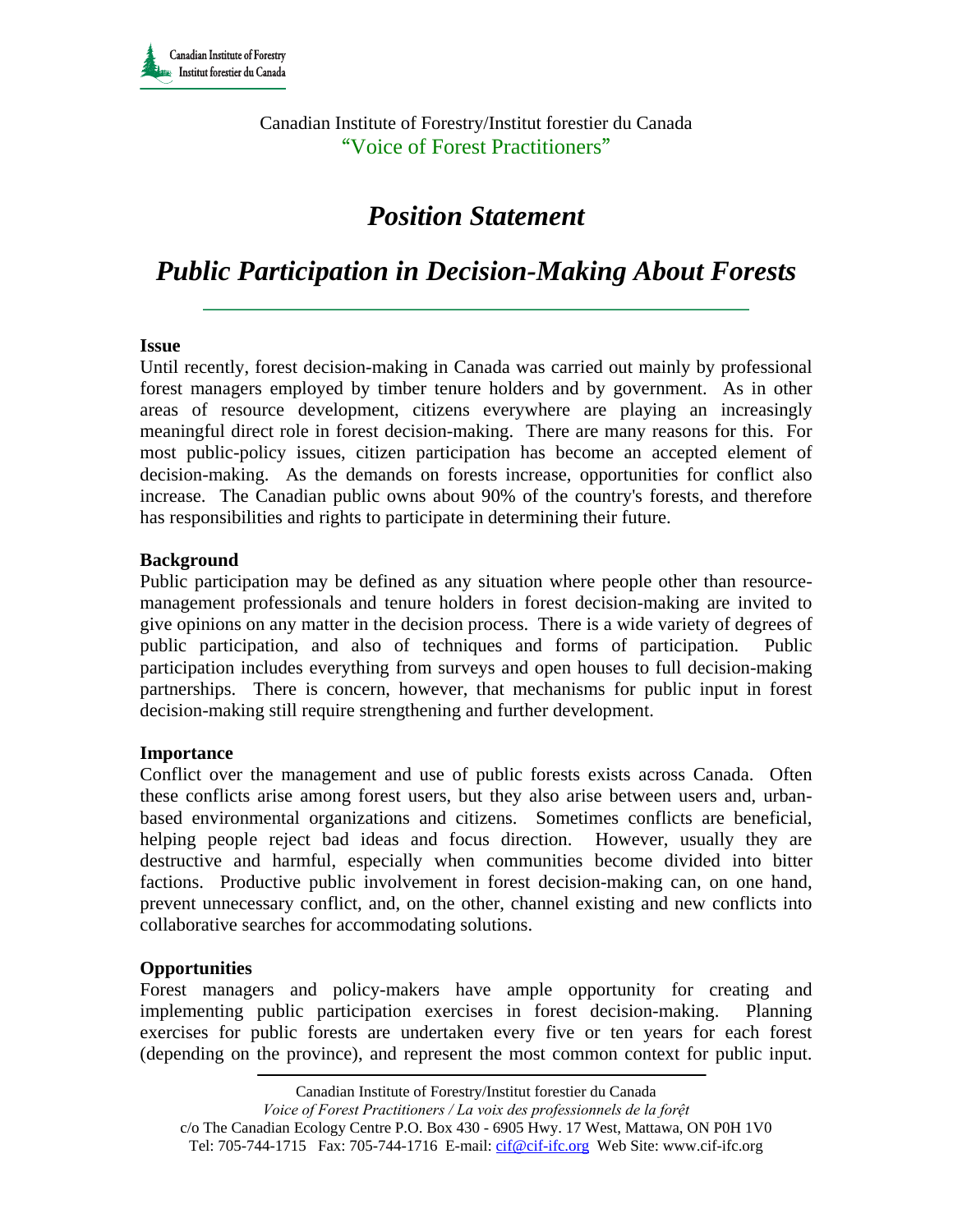

However, regional land-use strategies and provincial and national policy-development processes are also prime opportunities for engaging the public productively in forest decision-making. Recently, even private forest owners are realizing that careful involvement of the local public in forest planning can improve public relations and possibly even increase the revenues generated from the private lands.

## **Current Status**

During the 1990s, public participation has found its way into forest decision-making in Canada at all levels. The public is involved in provincial and national forest-policy discussions and debates as well as local public-land forest-management planning exercises. Public participation is still maturing in practice, but the principle is now embraced in virtually all jurisdictions for all decision-making levels. Implementation of open and transparent processes is occurring everywhere, and practice is developing rapidly as people experiment with different techniques.

#### **Rights and Responsibilities**

Forest owners have the right to manage their lands for their own objectives, and have the responsibility to involve in decision-making all persons who may be significantly affected by such management. For lands in public ownership, agency managers have the responsibility to ensure that interested citizens have ample opportunity to make meaningful input into forest decision-making at all levels.

Citizens, for their part, have the right to become involved in forest decision-making for public-land forests. With this, though, comes the responsibility to become adequately prepared to make meaningful input. Resource professionals have the responsibility to provide timely, unbiased and relevant information for public deliberations. All parties have the responsibility to work together constructively in searching for innovative solutions to forest management problems.

#### **Promising Future Directions**

It is possible to foresee full implementation of effective and efficient processes for public participation at all levels of decision-making, from local forest-management plans through regional and municipal land-use strategies to provincial and national policymaking. We can expect to witness a growing maturity of practice led by creative process designers and implementers who will experiment with various techniques, and fed by continuous sharing of successes and failures through an active network of practitioners and participants. Doubtless there will be continued emphasis on group-oriented processes, complemented by a continued reaching out to any members of the public who want to contribute. Some public advisory groups will demonstrate sufficient maturity and willingness to assume higher degrees of responsibility, and will begin sharing decision-making roles with professionals and agency officials.

Public participation in forest decision-making in Canada is rapidly moving through its adolescence. While many issues still remain to be resolved, the signs are bright for a

Canadian Institute of Forestry/Institut forestier du Canada

*Voice of Forest Practitioners / La voix des professionnels de la forệt* 

c/o The Canadian Ecology Centre P.O. Box 430 - 6905 Hwy. 17 West, Mattawa, ON P0H 1V0 Tel: 705-744-1715 Fax: 705-744-1716 E-mail: cif@cif-ifc.org Web Site: www.cif-ifc.org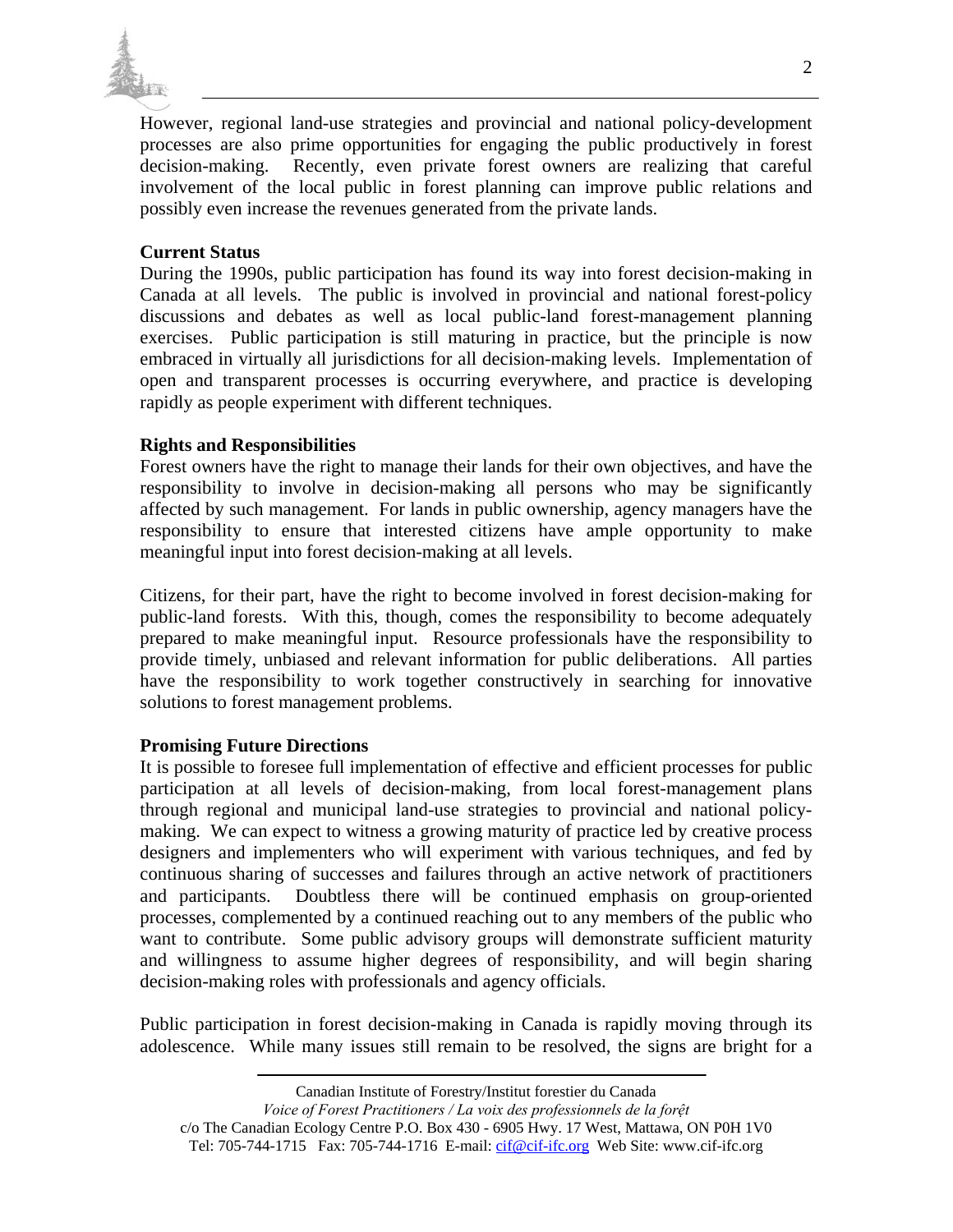

long and productive maturity. Forestry professionals are displaying a welcome openness and considerable energy for acquiring public advice on their decisions. The pursuit of forest sustainability can only be enhanced with such promising directions.

## **CIF/IFC Position**

- 1. The CIF/IFC fully endorses the concept of public participation in forest decisionmaking.
- 2. It supports the following attributes of such participation: (a) a balance of inputs; (b) an informed public; (c) consistent with the concept of sustainable development, a strong consideration for future generations; (d) clear definition of the rights, responsibilities and roles of all parties; and (e) respect for legal rights of forest tenure holders; (f) which are consistent with the principles of National forest programs.
- 3. The CIF/IFC calls for establishment and implementation of:
- public participation for all levels of forest decision-making in processes that: (a) are proactive, open and fair; (b) help participants learn about the social, economic, ecological and technical aspects of forest management; (c) involve the public early and in all key planning functions and decisions, including process design; and (d) are flexible to permit local experimentation that fosters learning about promising approaches; and
- training programs for both resource professionals and lay citizens, aimed at raising skills and understandings of approaches and techniques for productive public participation in forest decision-making.

## **The CIF/IFC**

The Canadian Institute of Forestry / Institut forestier du Canada (CIF/IFC) is a national voice of forest practitioners. The CIF/IFC, formed in 1908, represents members who are foresters, forest technologists and technicians, educators, scientists and others with a professional interest in forestry. The Institute's mission is "*to provide national leadership in forestry, promote competence among forestry professionals, and foster public awareness of Canadian and international forestry issues."* 

*We are people with a professional interest in forestry, working in government, industry, academic and consulting fields. Our members use their education, training, and experience to help manage the forests of Canada and to make the Canadian public aware of forestry.* 

This brochure is a statement of what we stand for - the Institute's position on Public Participation in Decision-Making About Forests.

Canadian Institute of Forestry/Institut forestier du Canada

*Voice of Forest Practitioners / La voix des professionnels de la forệt*  c/o The Canadian Ecology Centre P.O. Box 430 - 6905 Hwy. 17 West, Mattawa, ON P0H 1V0 Tel: 705-744-1715 Fax: 705-744-1716 E-mail: cif@cif-ifc.org Web Site: www.cif-ifc.org